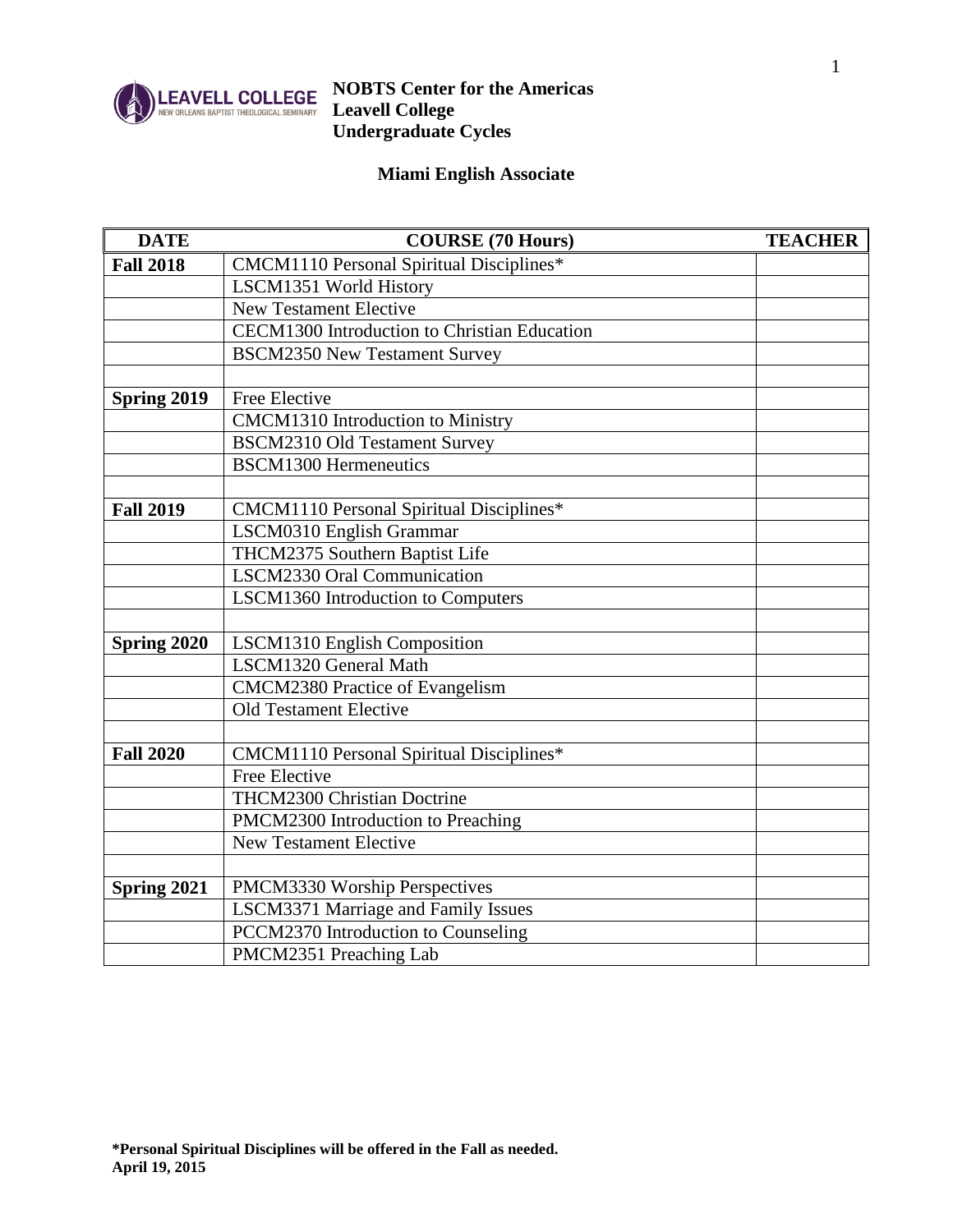#### **Miami English Bachelor**

| <b>DATE</b>      | <b>COURSE</b> (56 Hours)                      | <b>TEACHER</b> |
|------------------|-----------------------------------------------|----------------|
| <b>Fall 2018</b> | CECM2350 Teaching Methods or                  |                |
|                  | CECM2310 Human Development                    |                |
|                  | <b>BSCM2380 Christian Scriptures</b>          |                |
|                  | <b>New Testament Elective</b>                 |                |
|                  | <b>Pastoral Ministry Elective</b>             |                |
|                  |                                               |                |
| Spring 2019      | <b>LSCM2322 New Testament Word Studies</b>    |                |
|                  | <b>Christian Education Elective</b>           |                |
|                  | Free Elective                                 |                |
|                  | Free Elective                                 |                |
| <b>Fall 2019</b> | <b>CMCM2210 Disciple Making</b>               |                |
|                  | <b>Old Testament Elective</b>                 |                |
|                  | LSCM2310 Research and Writing                 |                |
|                  | Theology Elective                             |                |
|                  |                                               |                |
| Spring 2020      | LSCM4300 Senior Seminar                       |                |
|                  | <b>BSCM2300 Biblical Backgrounds</b>          |                |
|                  | Survey of Church History I ou II              |                |
|                  | <b>New Testament Elective</b>                 |                |
|                  |                                               |                |
| <b>Fall 2020</b> | Free Elective                                 |                |
|                  | CMCM3360 Church Leadership and Administration |                |
|                  | <b>Pastoral Ministry Elective</b>             |                |
|                  | <b>New Testament Elective</b>                 |                |
|                  |                                               |                |
| Spring 2021      | <b>Pastoral Ministry Elective</b>             |                |
|                  | <b>Free Elective</b>                          |                |
|                  | <b>Christian Education Elective</b>           |                |
|                  | Free Elective                                 |                |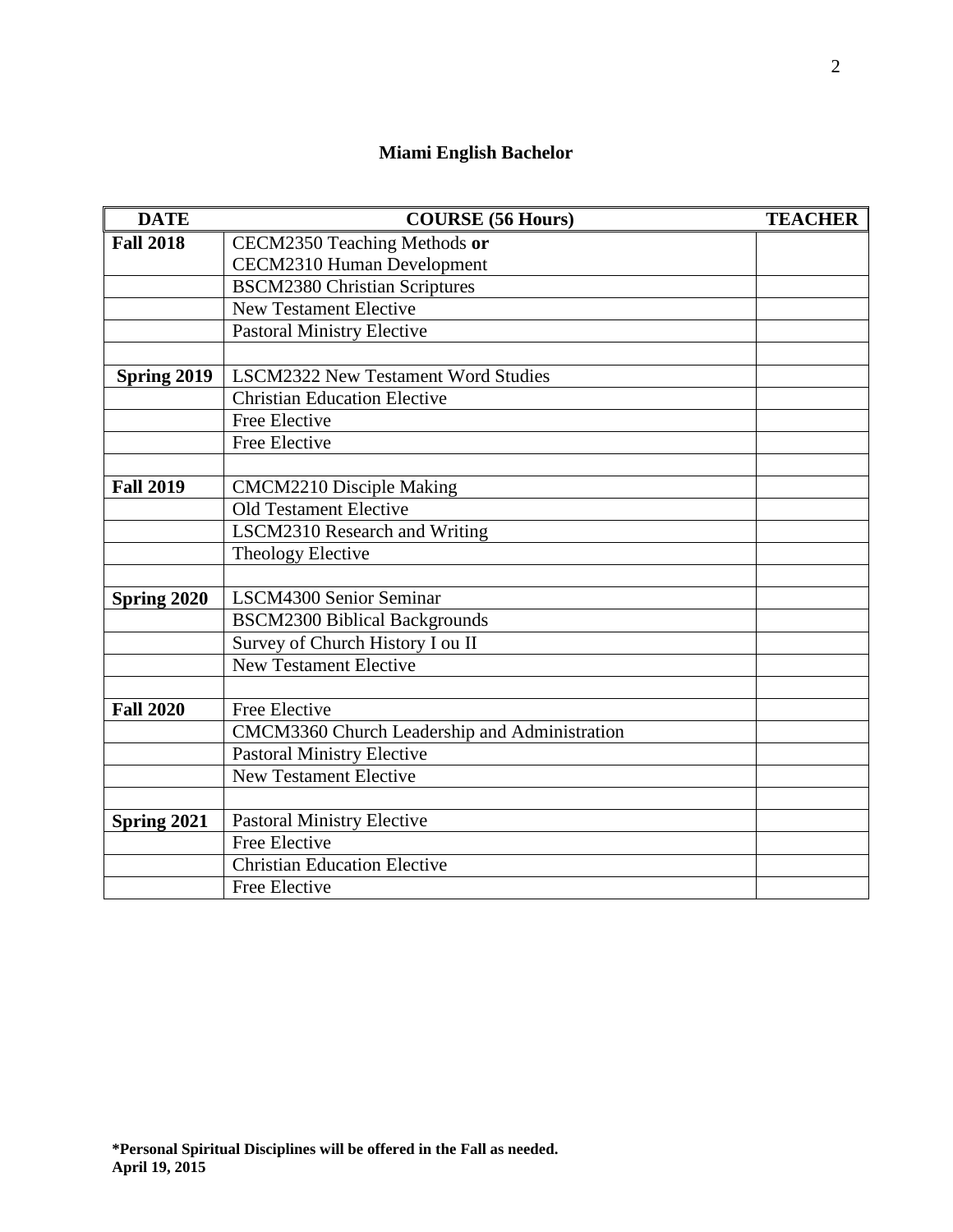#### **Miami Spanish Associate**

| <b>DATE</b>      | <b>COURSE (70 Hours)</b>                                  | <b>TEACHER</b> |
|------------------|-----------------------------------------------------------|----------------|
| <b>Fall 2018</b> | CMCM1110 Personal Spiritual Disciplines*                  |                |
|                  | LSCM0350 Speaking and Listening in English as a Second    |                |
|                  | Language                                                  |                |
|                  | <b>BSCM1300 Hermeneutics</b>                              |                |
|                  | <b>Old Testament Elective</b>                             |                |
|                  | LSCM3371 Marriage and Family Issues                       |                |
|                  |                                                           |                |
| Spring 2019      | LSCM0351 Reading and Writing English as a Second Language |                |
|                  | THCM2300 Christian Doctrine                               |                |
|                  | PCCM2370 Introduction to Counseling                       |                |
|                  | <b>New Testament Elective</b>                             |                |
|                  |                                                           |                |
| <b>Fall 2019</b> | CMCM1110 Personal Spiritual Disciplines*                  |                |
|                  | LSCM0310 English Grammar                                  |                |
|                  | CECM1300 Introduction to Christian Education              |                |
|                  | <b>BSCM2350 New Testament Survey</b>                      |                |
|                  | PMCM3330 Worship Perspectives                             |                |
|                  |                                                           |                |
|                  |                                                           |                |
| Spring 2020      | LSCM1310 English Composition                              |                |
|                  | <b>BSCM2310 Old Testament Survey</b>                      |                |
|                  | PMCM2300 Introduction to Preaching                        |                |
|                  | LSCM1320 General Math                                     |                |
| <b>Fall 2020</b> | CMCM1110 Personal Spiritual Disciplines*                  |                |
|                  | <b>CMCM2380 Practice of Evangelism</b>                    |                |
|                  | LSCM1360 Introduction to Computers                        |                |
|                  | <b>CMCM1310</b> Introduction to Ministry                  |                |
|                  | PMCM2351 Preaching Lab                                    |                |
|                  |                                                           |                |
| Spring 2021      | THCM2375 Southern Baptist Life                            |                |
|                  | Free Elective                                             |                |
|                  | LSCM1351 World History                                    |                |
|                  | Free Elective                                             |                |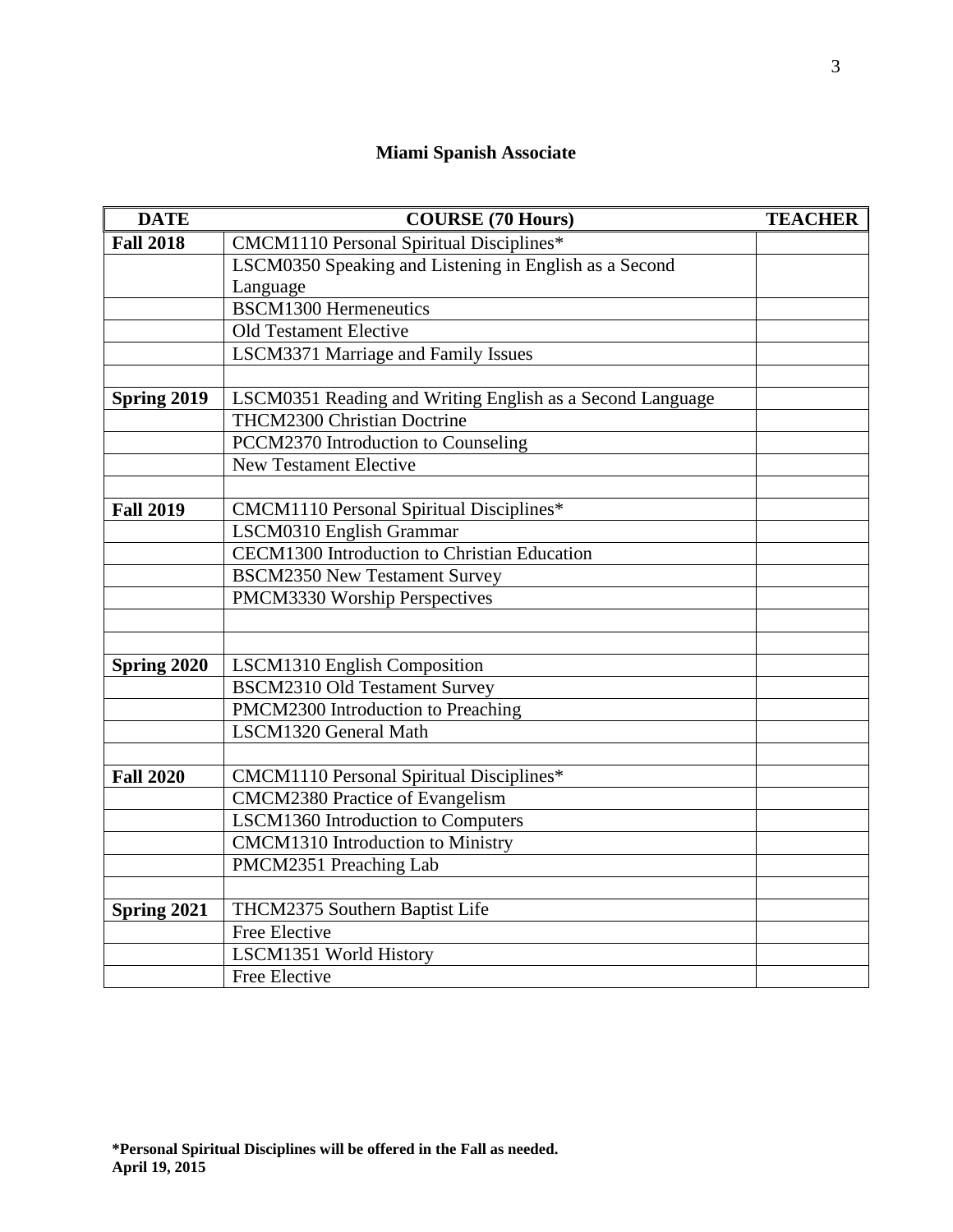# **Miami Spanish Bachelor**

| <b>DATE</b>      | <b>COURSE</b> (56 Hours)                      | <b>TEACHER</b> |
|------------------|-----------------------------------------------|----------------|
| <b>Fall 2018</b> | LSCM2310 Research and Writing                 |                |
|                  | <b>CMCM2210 Disciple Making</b>               |                |
|                  | <b>Pastoral Ministry Elective</b>             |                |
|                  | <b>Free Elective</b>                          |                |
|                  |                                               |                |
| Spring 2019      | LSCM4300 Senior Seminar                       |                |
|                  | <b>BSCM2300 Biblical Backgrounds</b>          |                |
|                  | <b>Old Testament Elective</b>                 |                |
|                  | TCHM2350/2351 Survey of Church History I/II   |                |
|                  |                                               |                |
| <b>Fall 2019</b> | Theology Elective                             |                |
|                  | <b>Pastoral Ministry Elective</b>             |                |
|                  | <b>Christian Education Elective</b>           |                |
|                  | <b>New Testament Elective</b>                 |                |
|                  |                                               |                |
| Spring 2020      | CMCM3360 Church Leadership and Administration |                |
|                  | CECM2350 Teaching Methods or                  |                |
|                  | <b>CECM2310 Human Development</b>             |                |
|                  | <b>BSCM2380 Christian Scriptures</b>          |                |
|                  | <b>New Testament Elective</b>                 |                |
|                  |                                               |                |
| <b>Fall 2020</b> | <b>LSCM2322 New Testament Word Studies</b>    |                |
|                  | <b>Christian Education Elective</b>           |                |
|                  | Free Elective                                 |                |
|                  | New Testament Elective                        |                |
|                  |                                               |                |
| Spring 2021      | <b>Theology Elective</b>                      |                |
|                  | Free Elective                                 |                |
|                  | <b>Christian Education Elective</b>           |                |
|                  | Free Elective                                 |                |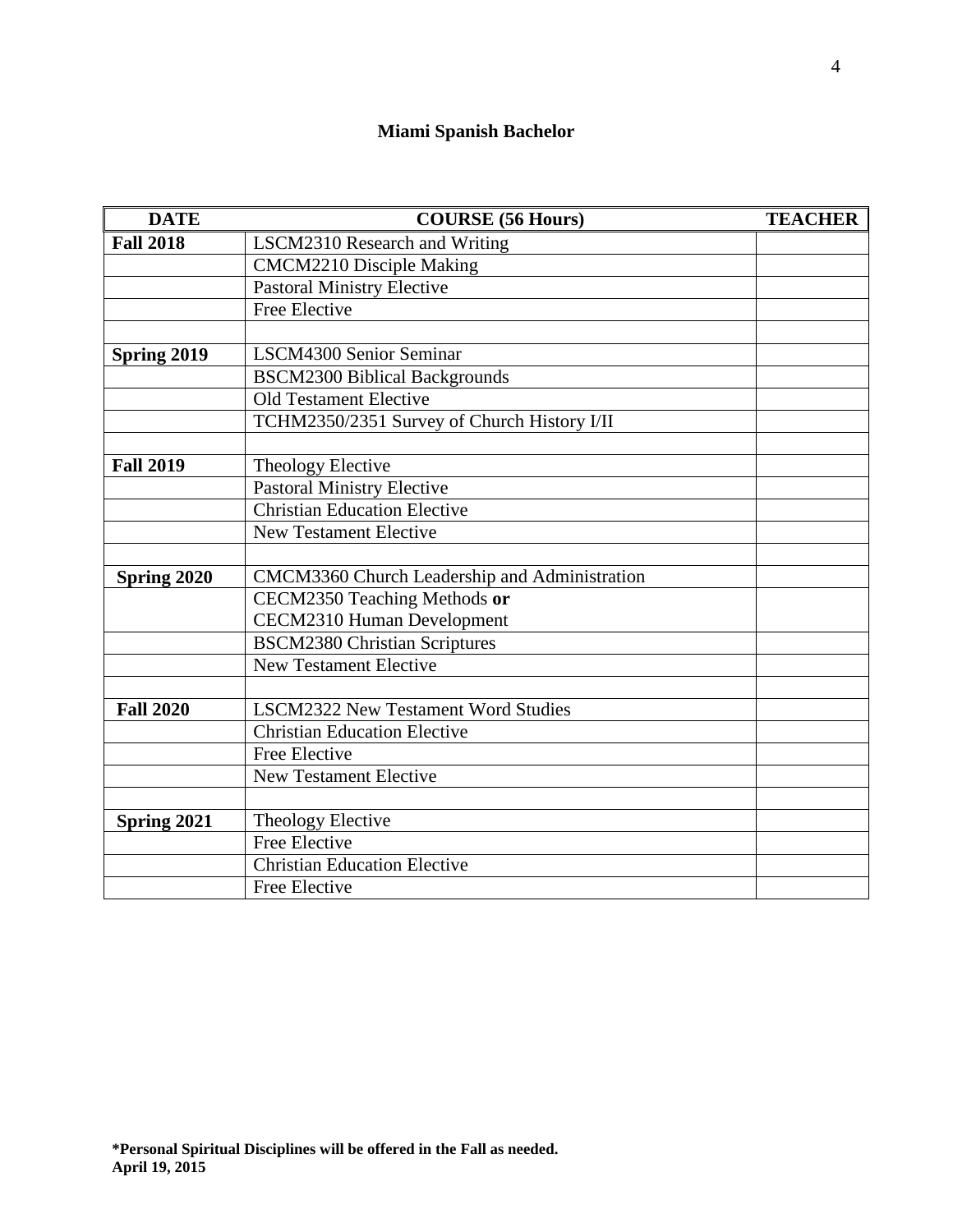## **Broward French Associate**

| <b>DATE</b>      | <b>COURSE (70 Hours)</b>                                        | <b>TEACHER</b> |
|------------------|-----------------------------------------------------------------|----------------|
| <b>Fall 2018</b> | CMCM1110 Personal Spiritual Disciplines*                        |                |
|                  | LSCM0350 Speaking and Listening in English as a Second Language |                |
|                  | <b>CMCM2380 Practice of Evangelism</b>                          |                |
|                  | PMCM3330 Worship Perspectives                                   |                |
|                  | PMCM2351 Preaching Lab                                          |                |
|                  |                                                                 |                |
| Spring 2019      | THCM2375 Southern Baptist Life                                  |                |
|                  | PCCM2370 Introduction to Counseling                             |                |
|                  | LSCM0351 Reading and Writing English as a Second Language       |                |
|                  | LSCM1360 Introduction to Computers                              |                |
|                  |                                                                 |                |
| <b>Fall 2019</b> | CMCM1110 Personal Spiritual Disciplines*                        |                |
|                  | LSCM0310 English Grammar                                        |                |
|                  | <b>CECM1300</b> Introduction to Christian Education             |                |
|                  | LSCM1320 General Math                                           |                |
|                  | <b>BSCM1300 Hermeneutics</b>                                    |                |
|                  |                                                                 |                |
| Spring 2020      | LSCM1310 English Composition                                    |                |
|                  | <b>BSCM2350 New Testament Survey</b>                            |                |
|                  | <b>Free Elective</b>                                            |                |
|                  | LSCM1351 World History                                          |                |
|                  |                                                                 |                |
| <b>Fall 2020</b> | CMCM1110 Personal Spiritual Disciplines*                        |                |
|                  | <b>CMCM1310</b> Introduction to Ministry                        |                |
|                  | <b>New Testament Elective</b>                                   |                |
|                  | <b>LSCM3371 Marriage and Family Issues</b>                      |                |
|                  | <b>BSCM2310 Old Testament Survey</b>                            |                |
|                  |                                                                 |                |
| Spring 2021      | THCM2300 Christian Doctrine                                     |                |
|                  | PMCM2300 Introduction to Preaching                              |                |
|                  | <b>Old Testament Elective</b>                                   |                |
|                  | Free Elective                                                   |                |

5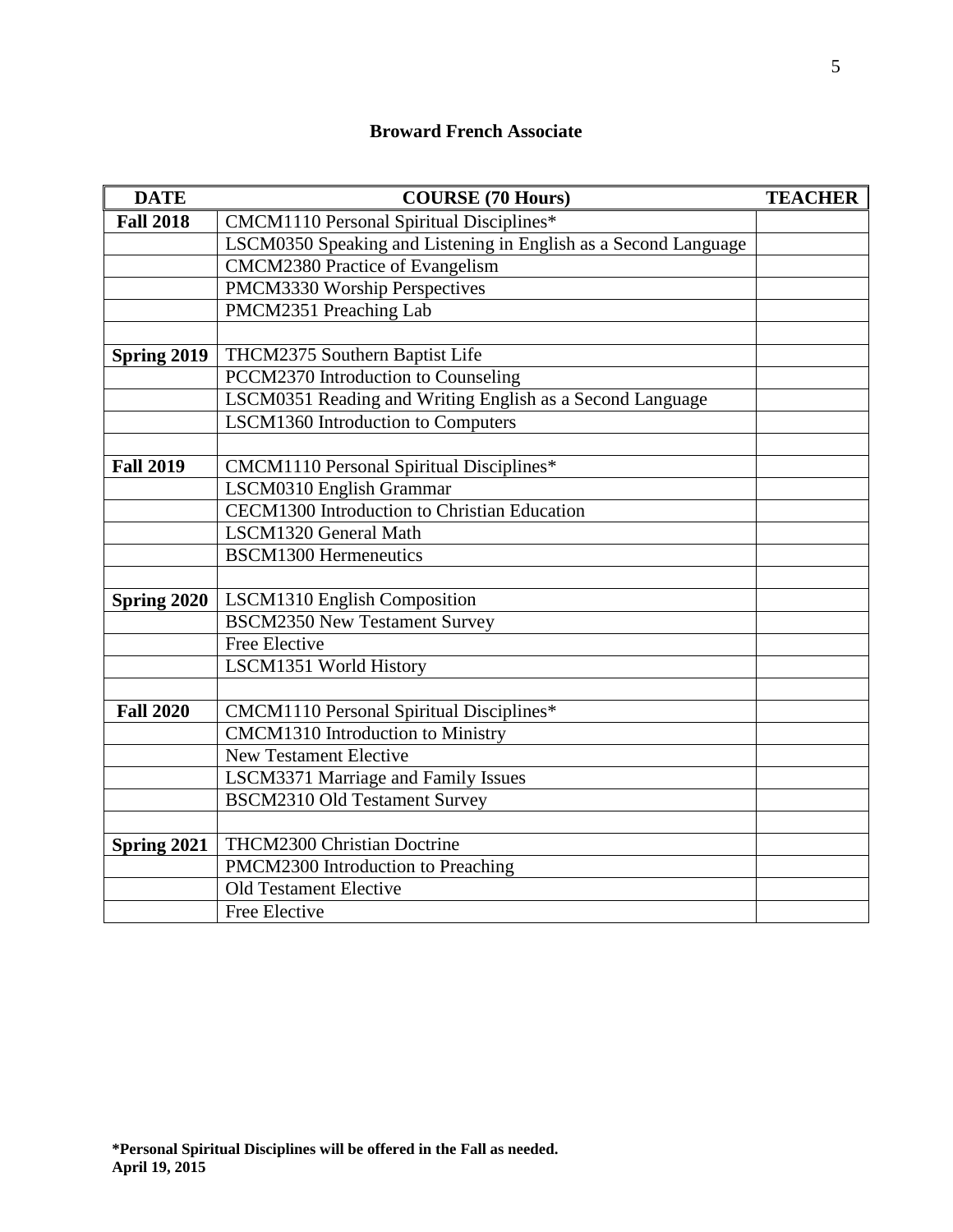| <b>DATE</b>      | <b>COURSE (56 Hours)</b>                      | <b>TEACHER</b> |
|------------------|-----------------------------------------------|----------------|
| <b>Fall 2018</b> | <b>Christian Education Elective</b>           |                |
|                  | <b>CMCM2210 Disciple Making</b>               |                |
|                  | <b>Pastoral Ministry Elective</b>             |                |
|                  | Free Elective                                 |                |
|                  |                                               |                |
| Spring 2019      | <b>New Testament Elective</b>                 |                |
|                  | <b>BSCM2300 Biblical Backgrounds</b>          |                |
|                  | CMCM3360 Church Leadership and Administration |                |
|                  | THCM2350/2351 Survey of Church History I/II   |                |
|                  |                                               |                |
| <b>Fall 2019</b> | <b>Old Testament Elective</b>                 |                |
|                  | <b>Pastoral Ministry Elective</b>             |                |
|                  | <b>Christian Education Elective</b>           |                |
|                  | Theology Elective                             |                |
|                  |                                               |                |
| Spring 2020      | Free Elective                                 |                |
|                  | CECM2350 Teaching Methods or                  |                |
|                  | CECM2310 Human Development                    |                |
|                  | <b>BSCM2380 Christian Scriptures</b>          |                |
|                  | <b>New Testament Elective</b>                 |                |
|                  |                                               |                |
| <b>Fall 2020</b> | <b>LSCM2322 New Testament Word Studies</b>    |                |
|                  | Free Elective                                 |                |
|                  | LSCM2310 Research and Writing                 |                |
|                  | <b>New Testament Elective</b>                 |                |
|                  |                                               |                |
| Spring 2021      | Theology Elective                             |                |
|                  | <b>New Testament Elective</b>                 |                |
|                  | LSCM4300 Senior Seminar                       |                |
|                  | Free Elective                                 |                |

6